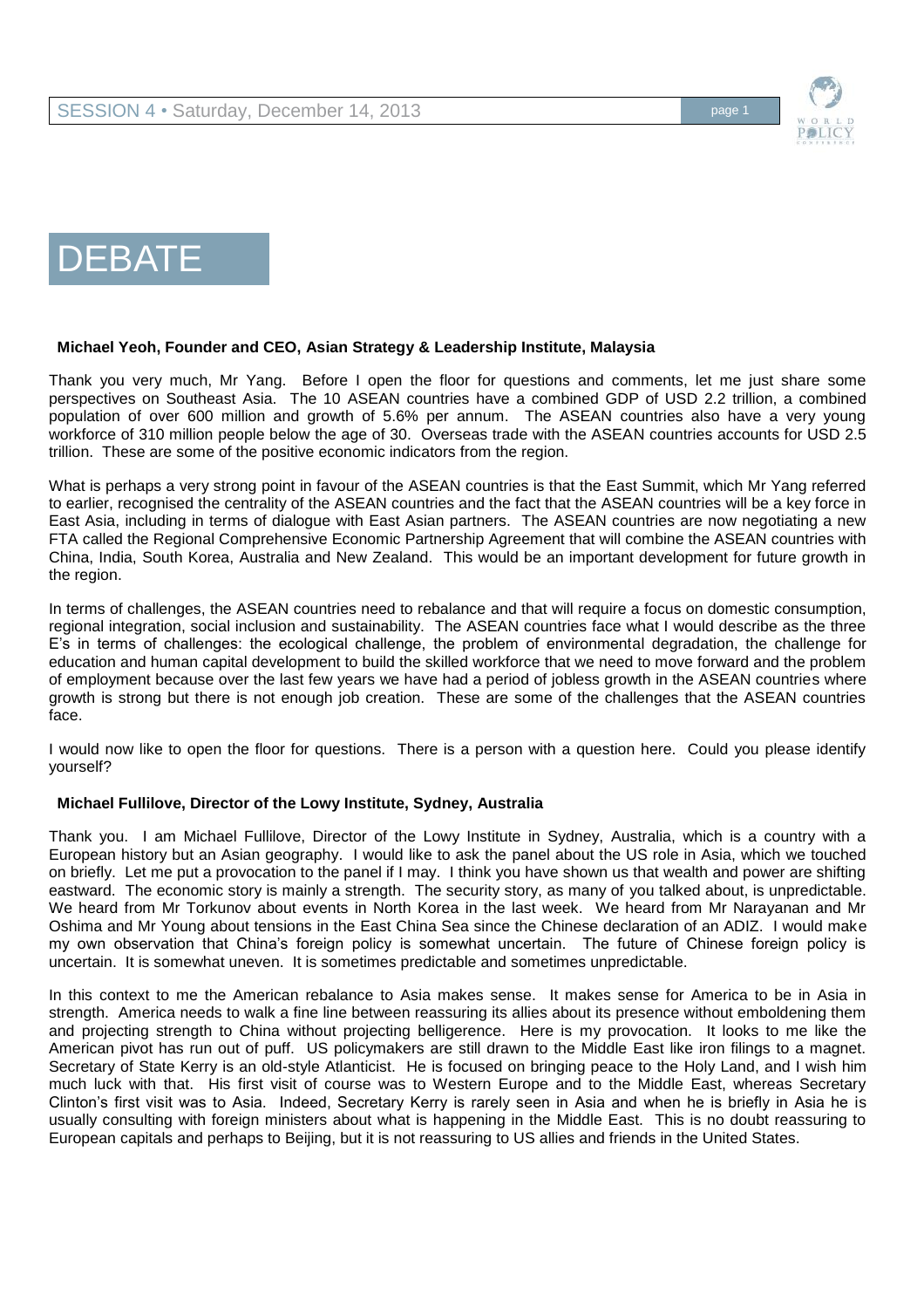

I think Obama is interested in Asia, but he is distracted. He is distracted by troubles abroad and by political dysfunction at home. In fact, he cannot even guarantee when he says that he is going to be at the East Asia Summit or the APEC leaders' meeting that he is necessarily going to be there. Finally, the military elements of the rebalance are underwhelming. To me therefore the US role in bringing balance to the power structure in Asia is very important, but I am unconvinced about the staying power of this initiative and I would like the panel, and in particular perhaps Mr Narayanan and Mr Yang, to comment on whether the pivot has run out of puff. Thank you.

# **Michael Yeoh, Founder and CEO, Asian Strategy & Leadership Institute, Malaysia**

Thank you. If I may, with your indulgence, take two more questions and then we will have three questions for the panel to answer.

# **Yu Myung-Hwan, Former Minister of Foreign Affairs of the Republic of Korea**

I am from South Korea. I am a former Minister of Foreign Affairs. We just heard from our panellists two different images of Asia: the strong Asia that has a lot of great potential to become the growth engine of the world in the next generation and the weak Asia with territorial disputes and other tensions. However, there are different angles. Interdependence among Asian nations is growing, but tensions are also growing. Greater interdependence usually decreases tensions, but in Asia's case the opposite is happening. We call this the Asian paradox. The new government of South Korea under the leadership of President Park Geun-hye proposed a process of multilateral dialogue in order to solve this Asian paradox. This is the Northeast Asia Security Peace and Cooperation Initiative. My question goes to the three panellists from our three neighbours, Japan, Russia and China. What do you think about that South Korean initiative? Thank you very much.

# **Michael Yeoh, Founder and CEO, Asian Strategy & Leadership Institute, Malaysia**

Thank you. We will take one final question. There is a gentleman there.

#### **Fareed Yasseen, Ambassador of Iraq to France**

I am the Iraqi Ambassador to France. Therefore I am from West Asia. I have a question that addresses not the pivot to Asia that we have heard a lot about but rather a pivot by Asia. There are two incidents that made me think of this. One is the overwhelming presence of Asian companies, particularly Chinese companies, in the bid rounds that were carried out in Iraq in 2009 for the concessions or service contracts to huge oil fields. I think the Chinese came out way on top. The other element that brings this to my mind is a statement made by an Indian general at an IISS meeting at the Manama Dialogue a few years ago where he asserted the importance of the Gulf to India as a national security interest because of the presence in particular of over five million Indian nationals there. We have been talking about Asia in terms of the interests of the rest of the world, but it seems to me that Asia is interested in the rest of the world and being proactive there. Could the panel address this please? Thank you.

# **Michael Yeoh, Founder and CEO, Asian Strategy & Leadership Institute, Malaysia**

Thank you. I open the three questions to the panel: the pivot to Asia, the Northeast Asia Peace Initiative and the relevance of the Gulf region. I invite any of the panellists to respond. Mr Narayanan, would you like to do so?

# **Mayankote Kelath Narayanan, Governor of West Bengal, India**

I think the second question is the easier one for us. That is the pivot by Asia. I think it is definitely true for India that West Asia, particularly the Gulf, including Saudi Arabia and other countries, are vital. There are two reasons for that. Firstly, we have six million Indians present there. I think they have been useful both for the countries they are working in and also for India in the sense that they have helped to build bridges between India and this part of the world. Secondly, of course the oil from this area is crucial for India's progress and growth. That is why when you have problems with Iran and other countries it creates a lot of problems for India.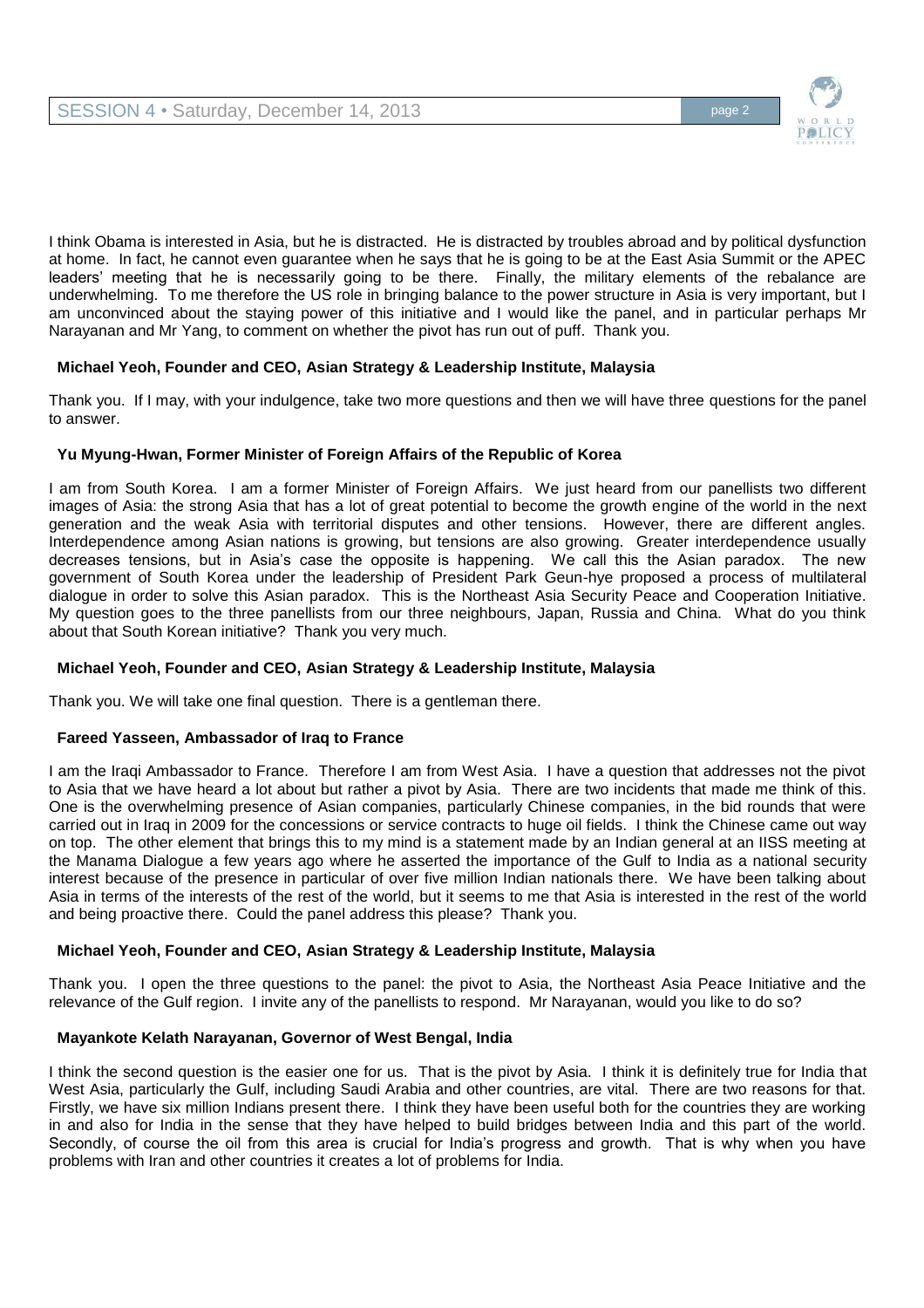

The Gulf is a factor for India in terms of stability and also for building bridges between India and the Gulf region. As I said, the oil that fuels our growth comes from this part of the world. The majority of our oil supply comes from this region. As far as we are concerned, we are particularly happy. I hope West Asia, the Gulf and other countries, are equally happy. I think they are. I shall leave the presence of Chinese companies there to my friend from China.

On the first question regarding the US pivot towards Asia, I think the most important thing is that a few years ago, if there was a US pivot towards Asia, most Asian countries would have resented it. There would have been a great upsurge against US colonialism or imperialism or whatever you would like to call it. I think the most important change that has happened in recent years is that this has been welcomed by most countries in the region and in particular the smaller countries have been reassured by the so-called US pivot towards Asia. I think there is a certain amount of concern, particularly among the smaller countries, that the pivot has become a matter of rebalancing and we could see the rebalancing decline even further.

Whether this is because of imagined concerns or whether the concerns are real is mad in my opinion. We have just heard from the Chinese representative. In a sense I think that the Chinese civilisation is well able to adjust to these requirements. As another very ancient civilisation, we respect it. However, I did try to bring out earlier that there are concerns about Chinese nationalism. In the Indo-Pacific region the Chinese are now emerging as a naval power, apart from their many other obvious strengths. It is in that context that to assuage such concerns the US rebalancing towards Asia would have been very helpful.

I think many people are wondering whether the US really is interested in Asia to the same extent as it was a couple of years ago. Whether the lack of interest is due to fiscal reasons or other reasons I cannot say. I think there is now an effort amongst the Asian countries – and we include Australia in this – to get together to manage a certain amount of stability as far as relations are concerned. I will leave it at that. We can return to it later, but perhaps the Chinese representative can say something.

## **Shotaro Oshima, Chairman, Institute for International Economics Studies (IIES) and Visiting Professor, Graduate School of Public Policy, University of Tokyo**

Thank you very much. I would like to briefly respond to three of the questions. First, the question by the Australian gentleman about whether the US has lost its puff on the pivot, I do not think so in the sense that you have to look at what is really happening on the ground. Of course the US is a huge global power. It has all sorts of interests in other parts of the world. Sometimes they are much more acute in terms of timing. Therefore sometimes political leaders have other issues to deal with that are much more immediate. However, as a long-term trend, whether you call it a pivot or a rebalance, we see a definite change in strategy. That was welcomed in Asia and I think it needs to be recognised as a trend in US strategy, which is very important.

As to a pivot by Asia, of course Japan has always been in the Middle East because of the reasons you all know. The change is the fact that there are other emerging economies taking interest and getting involved. If you focus on the economic side, yes, there may be new developments, but it is only a natural evolution and I would not necessarily call it a pivot. It is just a reflection of what is happening in East Asia and globally.

With respect to the proposal by the Korean president on a multilateral dialogue, I would say that of course in a situation like this where there is so much tension because of growing pains or teething, or whatever the word is, we need to talk a lot. However, we need to talk among ourselves in a very calm and objective manner that is sensitive to other people's interests. We need to have a dialogue. I am not here to represent the government, but I know that Prime Minister Abe is very keen to have dialogue with all of the leaders from the neighbouring countries. Thank you.

# **Michael Yeoh, Founder and CEO, Asian Strategy & Leadership Institute, Malaysia**

Are there any other comments? Mr Yang, would you like to say something?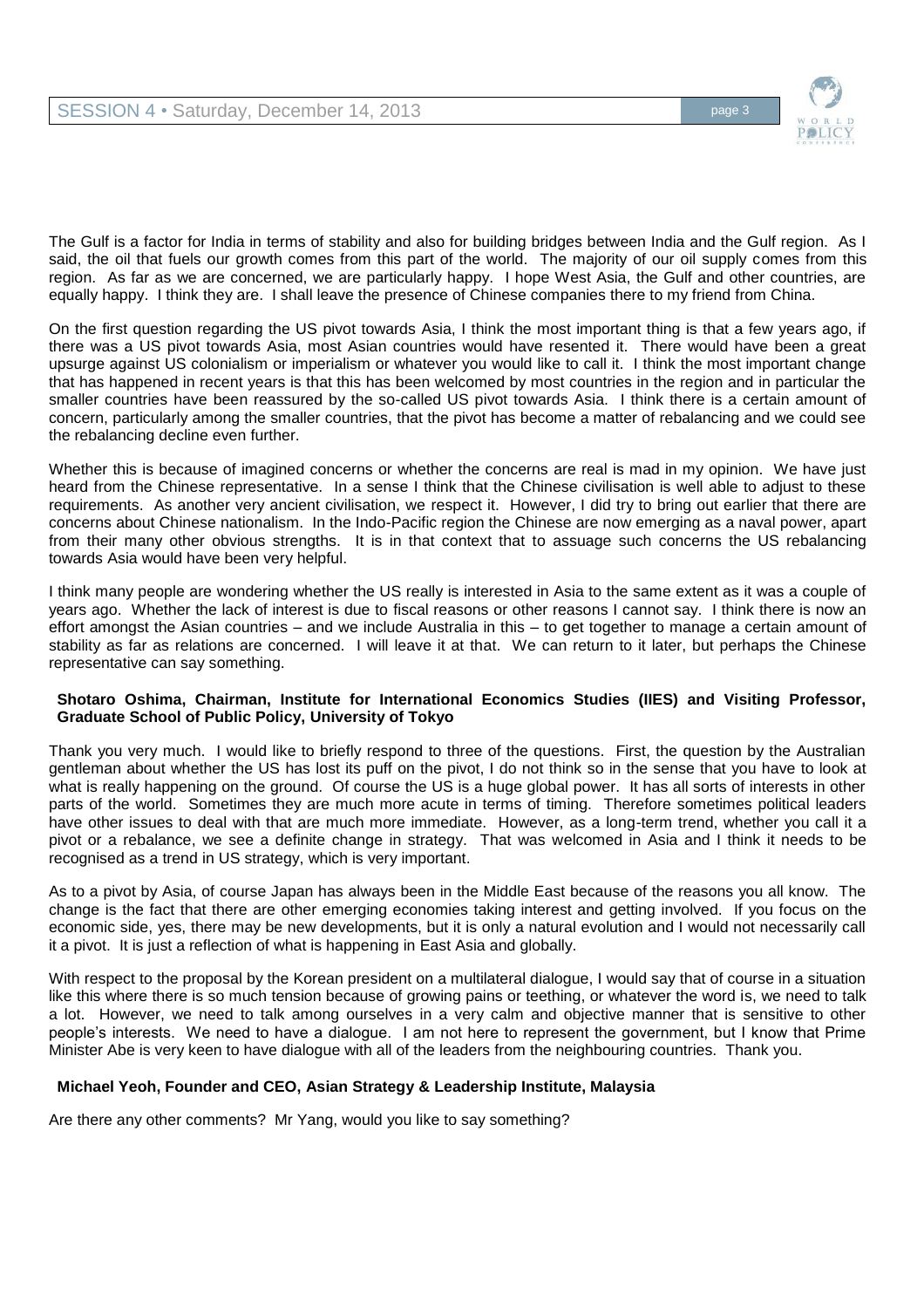

#### **Yang Jieman, Chairman, Council of Academic Affairs, Shanghai Institutes for International Studies**

Yes. My comments are to our Australian friends concerning the US rebalancing, the uncertainty of Chinese foreign policy and so forth. I think the world is changing very fast. There are always uncertainties. As Chinese we are puzzled by the Americans. When President Clinton came into power he changed George H. W. Bush's foreign policy. When the son came into power he called for ABC – anything but Clinton – and then Clinton's wife took over the State Department and she called for change. Then the same president, President Obama, changed Madam Secretary into Mr Secretary and changed policy again. Perhaps we have got used to the changes of the United States and now we have to think about China, India and others.

China's attitudes towards the United States' legitimacy and primacy in the Asian-Pacific region are clear and consistent. The new Chinese president and President Obama held a very important informal summit in Sunnylands in California last June. Both sides have agreed to build a new model of major country relations. The American version is major power. The Chinese version is major country. The Americans think of power as a matter of course. In China power means something else, but we have agreed that we should first work on having no conflict or confrontation and instead have mutual respect and win-win cooperation.

As to Madam President of South Korea's so-called Northeast Asia Peace Initiative, I think it is a welcome initiative and we should work for that. However, we have big trouble with your brother, North Korea. I hope that sooner or later we can solve this problem, but while the problem persists we can work on it. We can try to design a solution. We can have a second-track dialogue or a one-and-a-half-track dialogue or even a first-track dialogue. China and the ROK have been working very well together and this is an encouraging initiative.

Last but not least is the matter of Chinese oil companies in Iraq. Yes, we want to be in a better place, but the Americans and the Europeans are already in these places. To work for oil energy is not a thing, but the thing is that if you only pivot to oil without anything else that is not good. It would be a grave mistake. China wants to develop not only resources for economic relations but other resources, too. However, that takes time and I think China is learning and I hope that we can work together. Thank you.

#### **Michael Yeoh, Founder and CEO, Asian Strategy & Leadership Institute, Malaysia**

Thank you. Mr Lafont?

#### **Bruno Lafont, Chairman & CEO, Lafarge**

I am very interested to listen to this discussion. What I see from the business perspective, which I can add to the discussion, is that there are two things which will be very interesting in the years to come. Firstly, there is the internationalisation of Chinese companies, which is playing a major role in the global economy, including in Europe and Africa. Both the Indians and the Chinese have a strong presence in Africa, which also has an impact on Europe. The second interesting point will be Asia's position on the climate change debate and how that position will evolve because that is an important global issue. I think the debate we had was very much a debate between Asian countries, but I think the global issues are also very important.

#### **Michael Yeoh, Founder and CEO, Asian Strategy & Leadership Institute, Malaysia**

Our time is almost up, so perhaps you can just have one or two minutes to respond.

#### **Jin Roy Ryu, Chairman & CEO, Poongsan Group, Republic of Korea**

I just want to ask about Secretary Kerry being an Atlanticist. This is just a rumour, but I heard a rumour that the White House wants Secretary Kerry to spend all of his time in the Middle East so he will not make any mistakes in other parts of the world. We also had Vice President Biden come over to Japan, Korea and China and President Obama is also scheduled to come to Asia, although this is of course to make up for his planned trip to Brunei, the Philippines and